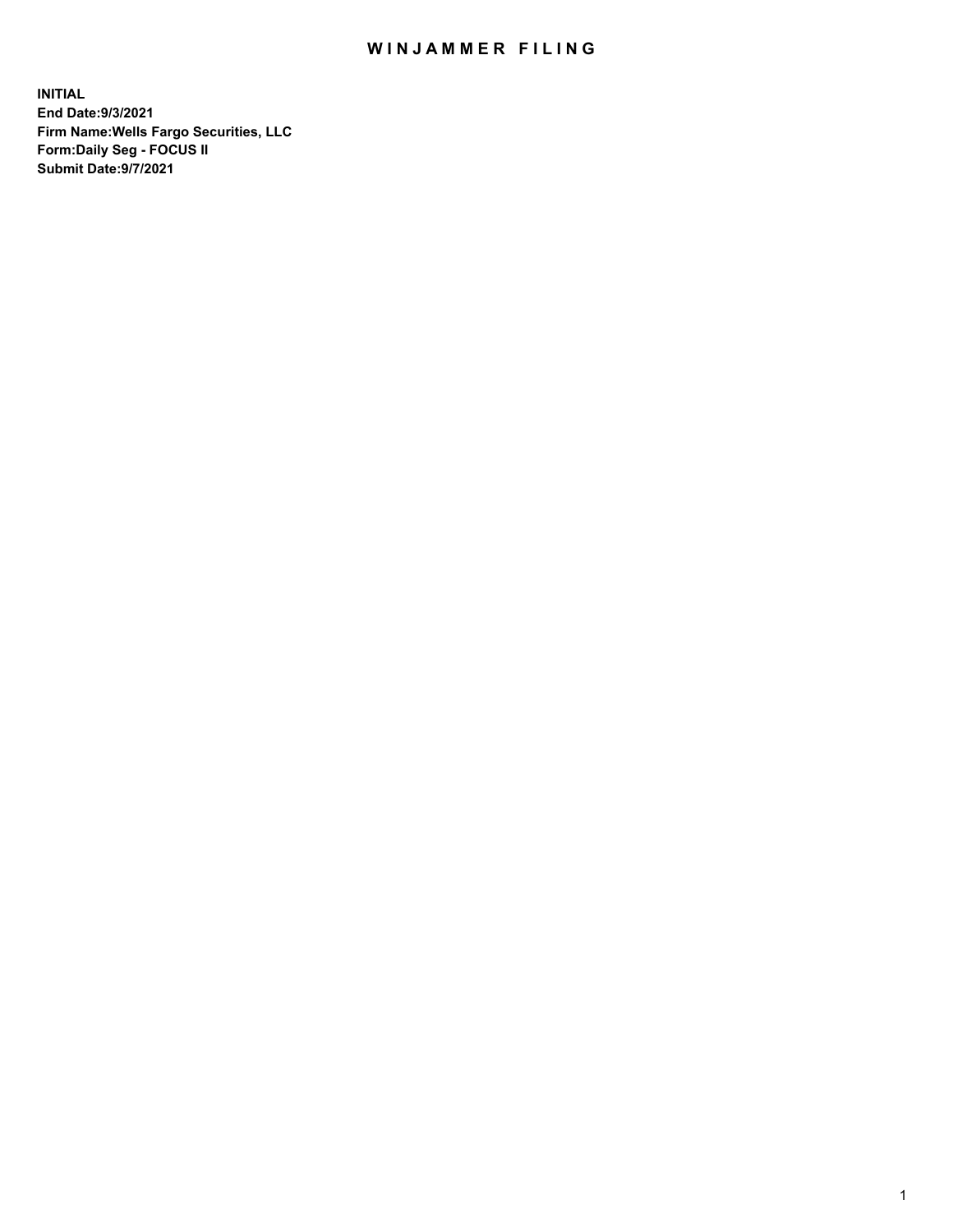**INITIAL End Date:9/3/2021 Firm Name:Wells Fargo Securities, LLC Form:Daily Seg - FOCUS II Submit Date:9/7/2021 Daily Segregation - Cover Page**

| Name of Company                                                                                                                                                                                                                                                                                                               | <b>Wells Fargo Securities LLC</b>                          |
|-------------------------------------------------------------------------------------------------------------------------------------------------------------------------------------------------------------------------------------------------------------------------------------------------------------------------------|------------------------------------------------------------|
| <b>Contact Name</b>                                                                                                                                                                                                                                                                                                           | <b>James Gnall</b>                                         |
| <b>Contact Phone Number</b>                                                                                                                                                                                                                                                                                                   | 917-699-6822                                               |
| <b>Contact Email Address</b>                                                                                                                                                                                                                                                                                                  | james.w.gnall@wellsfargo.com                               |
| FCM's Customer Segregated Funds Residual Interest Target (choose one):<br>a. Minimum dollar amount: ; or<br>b. Minimum percentage of customer segregated funds required:% ; or<br>c. Dollar amount range between: and; or<br>d. Percentage range of customer segregated funds required between:% and%.                        | 270,000,000<br><u>0</u><br>0 <sub>0</sub><br>00            |
| FCM's Customer Secured Amount Funds Residual Interest Target (choose one):<br>a. Minimum dollar amount: ; or<br>b. Minimum percentage of customer secured funds required:%; or<br>c. Dollar amount range between: and; or<br>d. Percentage range of customer secured funds required between: % and %.                         | 40,000,000<br><u>0</u><br>0 <sub>0</sub><br>0 <sub>0</sub> |
| FCM's Cleared Swaps Customer Collateral Residual Interest Target (choose one):<br>a. Minimum dollar amount: ; or<br>b. Minimum percentage of cleared swaps customer collateral required:%; or<br>c. Dollar amount range between: and; or<br>d. Percentage range of cleared swaps customer collateral required between:% and%. | 375,000,000<br><u>0</u><br>00<br>00                        |

Attach supporting documents CH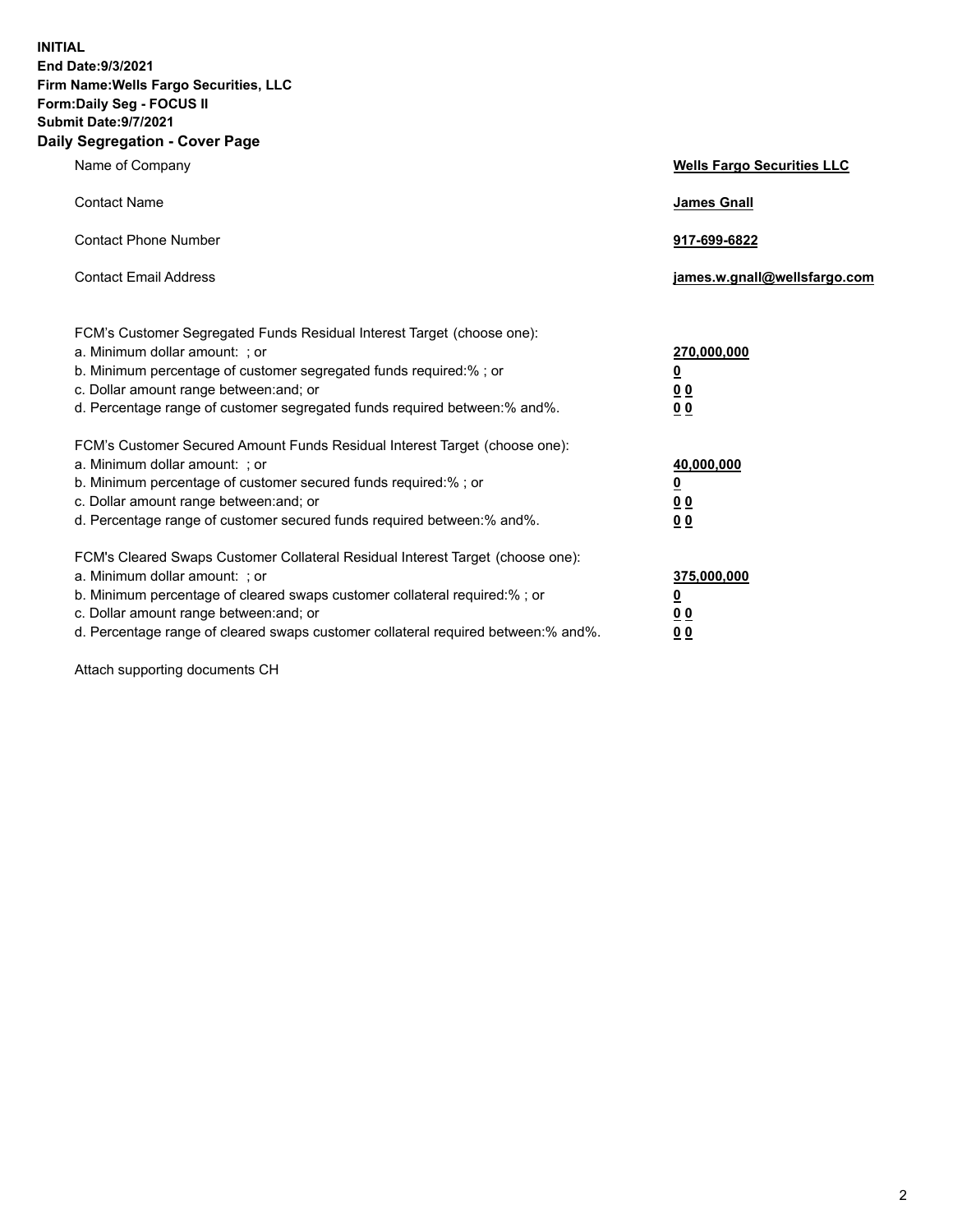**INITIAL End Date:9/3/2021 Firm Name:Wells Fargo Securities, LLC Form:Daily Seg - FOCUS II Submit Date:9/7/2021 Daily Segregation - Secured Amounts**

Foreign Futures and Foreign Options Secured Amounts Amount required to be set aside pursuant to law, rule or regulation of a foreign government or a rule of a self-regulatory organization authorized thereunder **0** [7305] 1. Net ledger balance - Foreign Futures and Foreign Option Trading - All Customers A. Cash **264,542,274** [7315] B. Securities (at market) **207,558,423** [7317] 2. Net unrealized profit (loss) in open futures contracts traded on a foreign board of trade **-9,696,783** [7325] 3. Exchange traded options a. Market value of open option contracts purchased on a foreign board of trade **18,190** [7335] b. Market value of open contracts granted (sold) on a foreign board of trade **-45,966** [7337] 4. Net equity (deficit) (add lines 1. 2. and 3.) **462,376,138** [7345] 5. Account liquidating to a deficit and account with a debit balances - gross amount **4,777,857** [7351] Less: amount offset by customer owned securities **-4,769,774** [7352] **8,083** [7354] 6. Amount required to be set aside as the secured amount - Net Liquidating Equity Method (add lines 4 and 5) **462,384,221** [7355] 7. Greater of amount required to be set aside pursuant to foreign jurisdiction (above) or line 6. **462,384,221** [7360] FUNDS DEPOSITED IN SEPARATE REGULATION 30.7 ACCOUNTS 1. Cash in banks A. Banks located in the United States **80,354,455** [7500] B. Other banks qualified under Regulation 30.7 **40,062,053** [7520] **120,416,508** [7530] 2. Securities A. In safekeeping with banks located in the United States **122,702,656** [7540] B. In safekeeping with other banks qualified under Regulation 30.7 **0** [7560] **122,702,656** [7570] 3. Equities with registered futures commission merchants A. Cash **58,653,368** [7580] B. Securities **99,866,438** [7590] C. Unrealized gain (loss) on open futures contracts **-25,474,452** [7600] D. Value of long option contracts **18,190** [7610] E. Value of short option contracts **-45,966** [7615] **133,017,578** [7620] 4. Amounts held by clearing organizations of foreign boards of trade A. Cash **0** [7640] B. Securities **0** [7650] C. Amount due to (from) clearing organization - daily variation **0** [7660] D. Value of long option contracts **0** [7670] E. Value of short option contracts **0** [7675] **0** [7680] 5. Amounts held by members of foreign boards of trade A. Cash **-42,140,700** [7700] B. Securities **205,110,036** [7710] C. Unrealized gain (loss) on open futures contracts **34,202,803** [7720] D. Value of long option contracts **0** [7730] E. Value of short option contracts **0** [7735] **197,172,139** [7740] 6. Amounts with other depositories designated by a foreign board of trade **0** [7760]

- 7. Segregated funds on hand **0** [7765]
- 8. Total funds in separate section 30.7 accounts **573,308,881** [7770]
- 9. Excess (deficiency) Set Aside for Secured Amount (subtract line 7 Secured Statement Page 1 from Line 8)
- 10. Management Target Amount for Excess funds in separate section 30.7 accounts **40,000,000** [7780]
- 11. Excess (deficiency) funds in separate 30.7 accounts over (under) Management Target **70,924,660** [7785]

**110,924,660** [7380]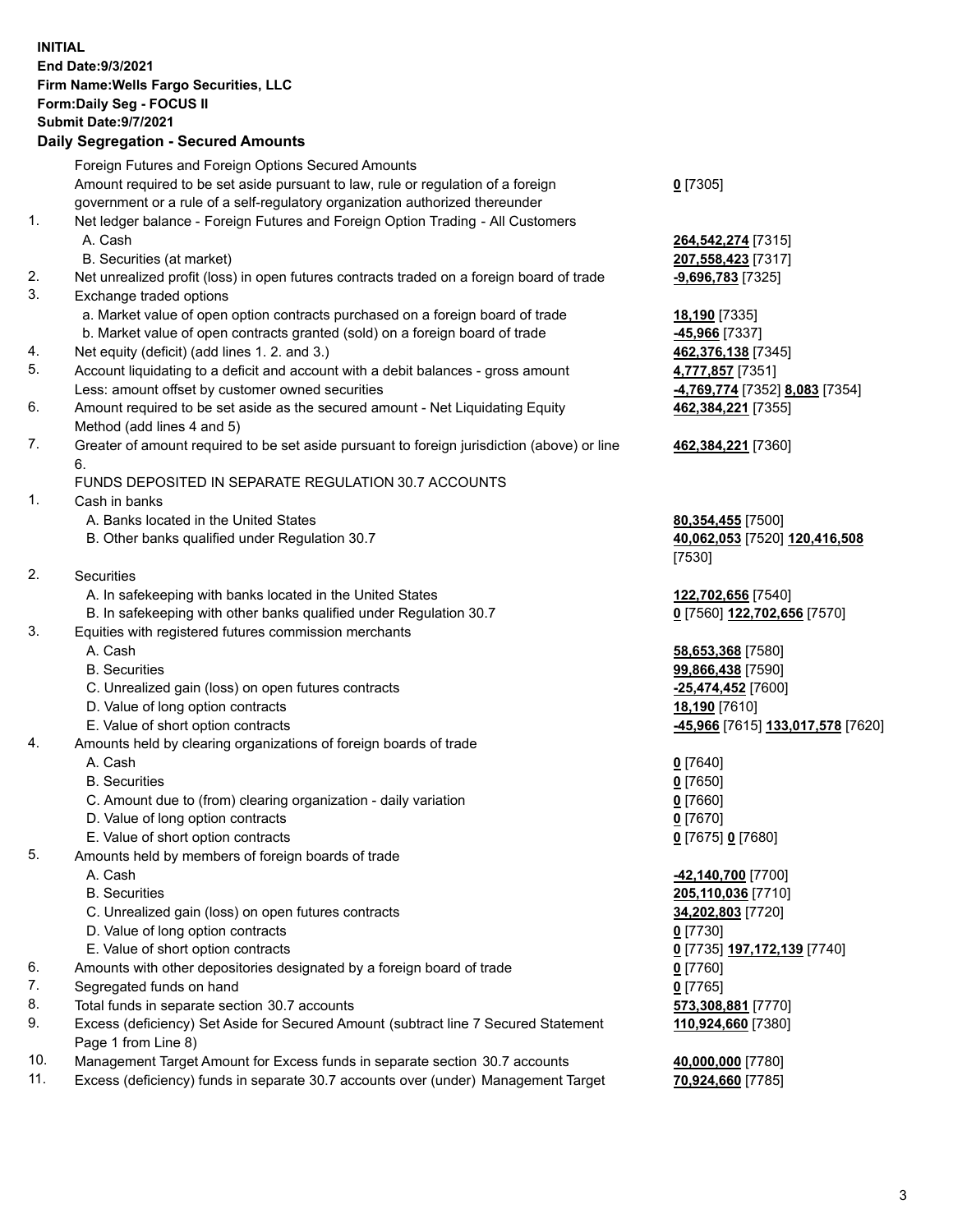|     | <b>INITIAL</b><br>End Date: 9/3/2021<br>Firm Name: Wells Fargo Securities, LLC<br>Form: Daily Seg - FOCUS II<br>Submit Date: 9/7/2021<br>Daily Segregation - Segregation Statement |                                          |
|-----|------------------------------------------------------------------------------------------------------------------------------------------------------------------------------------|------------------------------------------|
|     | SEGREGATION REQUIREMENTS(Section 4d(2) of the CEAct)                                                                                                                               |                                          |
| 1.  | Net ledger balance                                                                                                                                                                 |                                          |
|     | A. Cash                                                                                                                                                                            | 3,401,977,517 [7010]                     |
|     | B. Securities (at market)                                                                                                                                                          | 1,797,783,258 [7020]                     |
| 2.  | Net unrealized profit (loss) in open futures contracts traded on a contract market                                                                                                 | -540,795,602 [7030]                      |
| 3.  | Exchange traded options                                                                                                                                                            |                                          |
|     | A. Add market value of open option contracts purchased on a contract market                                                                                                        | 2,014,735,655 [7032]                     |
|     | B. Deduct market value of open option contracts granted (sold) on a contract market                                                                                                | -1,922,611,855 [7033]                    |
| 4.  | Net equity (deficit) (add lines 1, 2 and 3)                                                                                                                                        | 4,751,088,973 [7040]                     |
| 5.  | Accounts liquidating to a deficit and accounts with                                                                                                                                |                                          |
|     | debit balances - gross amount                                                                                                                                                      | 28,706,150 [7045]                        |
|     | Less: amount offset by customer securities                                                                                                                                         | <u>-28,476,795</u> [7047] 229,355 [7050] |
| 6.  | Amount required to be segregated (add lines 4 and 5)                                                                                                                               | 4,751,318,328 [7060]                     |
|     | FUNDS IN SEGREGATED ACCOUNTS                                                                                                                                                       |                                          |
| 7.  | Deposited in segregated funds bank accounts                                                                                                                                        |                                          |
|     | A. Cash                                                                                                                                                                            | 190,948,943 [7070]                       |
|     | B. Securities representing investments of customers' funds (at market)                                                                                                             | 215,081,966 [7080]                       |
|     | C. Securities held for particular customers or option customers in lieu of cash (at<br>market)                                                                                     | 678,691,988 [7090]                       |
| 8.  | Margins on deposit with derivatives clearing organizations of contract markets                                                                                                     |                                          |
|     | A. Cash                                                                                                                                                                            | 2,116,044,710 [7100]                     |
|     | B. Securities representing investments of customers' funds (at market)                                                                                                             | 865,254,631 [7110]                       |
|     | C. Securities held for particular customers or option customers in lieu of cash (at                                                                                                | 1,119,091,270 [7120]                     |
|     | market)                                                                                                                                                                            |                                          |
| 9.  | Net settlement from (to) derivatives clearing organizations of contract markets                                                                                                    | -23,660,678 [7130]                       |
| 10. | Exchange traded options                                                                                                                                                            |                                          |
|     | A. Value of open long option contracts                                                                                                                                             | 2,014,735,655 [7132]                     |
|     | B. Value of open short option contracts                                                                                                                                            | -1,922,611,855 [7133]                    |
| 11. | Net equities with other FCMs                                                                                                                                                       |                                          |
|     | A. Net liquidating equity                                                                                                                                                          | $0$ [7140]                               |
|     | B. Securities representing investments of customers' funds (at market)                                                                                                             | $0$ [7160]                               |
|     | C. Securities held for particular customers or option customers in lieu of cash (at                                                                                                | $0$ [7170]                               |
|     | market)                                                                                                                                                                            |                                          |
| 12. | Segregated funds on hand                                                                                                                                                           | $0$ [7150]                               |
| 13. | Total amount in segregation (add lines 7 through 12)                                                                                                                               | 5,253,576,630 [7180]                     |
| 14. | Excess (deficiency) funds in segregation (subtract line 6 from line 13)                                                                                                            | 502,258,302 [7190]                       |
| 15. | Management Target Amount for Excess funds in segregation                                                                                                                           | 270,000,000 [7194]                       |
| 16. | Excess (deficiency) funds in segregation over (under) Management Target Amount                                                                                                     | 232,258,302 [7198]                       |
|     | <b>Excess</b>                                                                                                                                                                      |                                          |